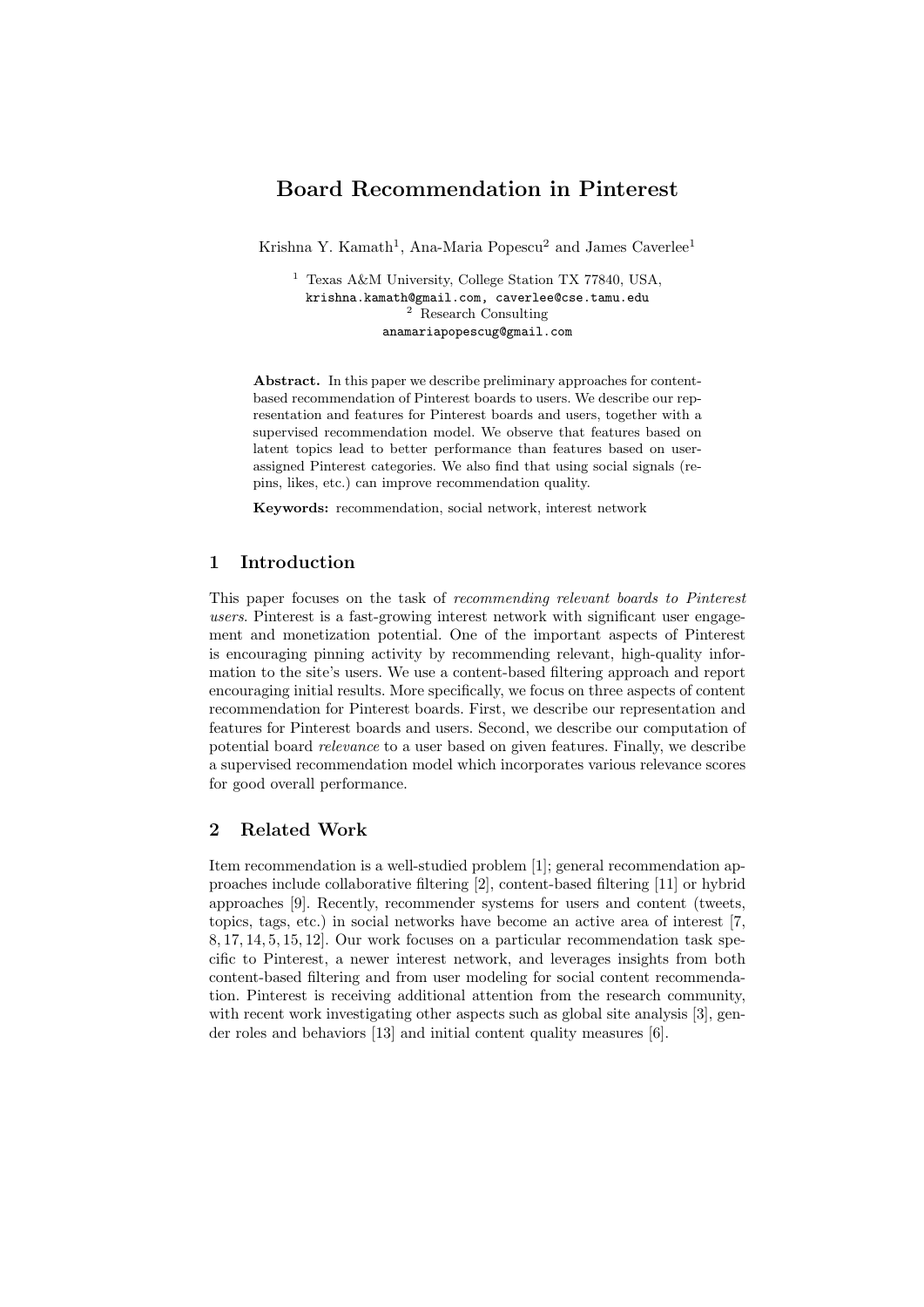### 3 Boards, Users and Board Relevance

In the following we describe our representation for Pinterest boards and users as well as our approach for assessing user-specific board relevance.

Let U be the set of Pinterest users, B the set of boards and  $B_u \subseteq B$  be the set of boards created by user u. Each board is represented by means of a vector b:

$$
\mathbf{b} = \langle f_1, f_2, \dots, f_n \rangle \tag{1}
$$

where,  $f_1, f_2, \ldots, f_n$  are features of **b** extracted from Pinterest data. Each user is represented as the mean of the board vectors for his set of boards  $B_u$ :

$$
\mathbf{u} = \frac{1}{|B_u|} \langle \sum_{B_u} f_1, \sum_{B_u} f_2, \dots, \sum_{B_u} f_n \rangle \tag{2}
$$

To make sure this method of representing a user accurately captures his interests we exclude *community* boards from  $B_u$ . Pinterest users can turn a board into a community board by allowing others to pin to it. In previous experiments related to our recent work [6], we found that community boards have very high topical diversity and do not necessarily reflect the user's category-specific interest.

Given the above representation for a user  $u$  and board  $b$ , we can compute a measure of  $b$ 's relevance to  $u$  by computing the cosine similarity between their corresponding vectors.

### 4 Feature Space

This section gives an overview of the features used to represent boards and users. We employ both *local* features (derived from a single board) and *global* features derived by leveraging a large set of boards.

### 4.1 Local Feature Extraction Methods

We use two methods to extract features directly from a given board by employing the user-supplied category label and, respectively, the board's pins.

Features From Board Category: When creating a board, users can assign to it one of 32 fixed categories (e.g., Art, Technology). Each board can be represented as a vector in a 32-dimensional space -e.g., a board in the Art category can be represented by a vector  $\langle 1, 0, 0, \ldots, 0 \rangle$ , where the first dimension corresponds to Art. A user vector is derived by combining board vectors as in (2). Features From Pin Descriptions: Pins usually have free-text descriptions. A board can be represented as a vector using the bag-of-words model based on the content of the descriptions for all the board pins. Board vectors are again used to derived a final user vector as in (2).

#### 4.2 Global Feature Extraction Methods

We next describe the use of information outside of a given board's content for feature extraction: (i) we account for Pinterest users interacting with a board and its owner; and (ii) we annotate a board with latent topics from a set learned from a collection of Pinterest boards.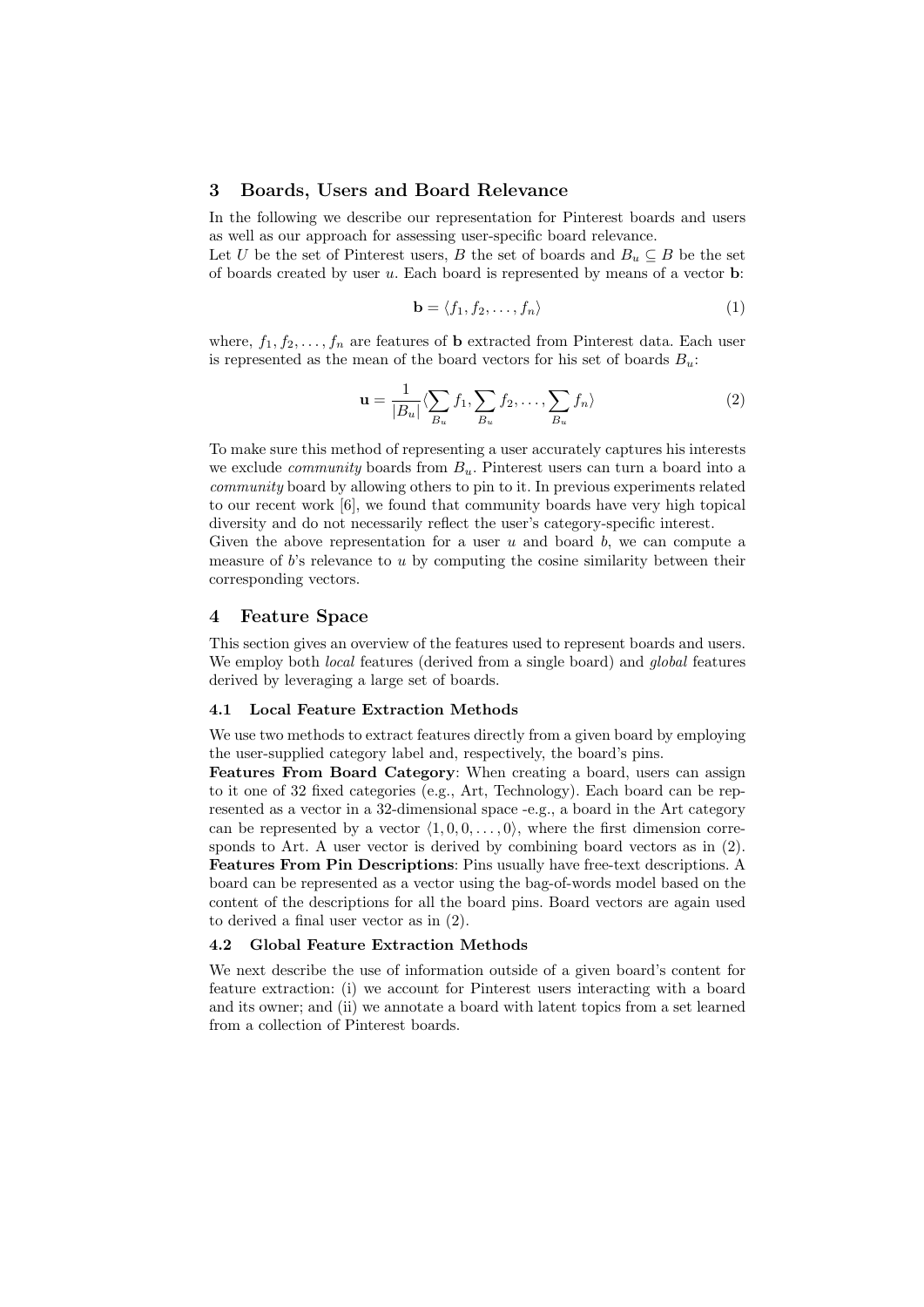Features From Social Interactions: We are interested in the social impact of a candidate board which may indicate the board is useful and recommendation worthy. We define the board *social score* as a linear function of its social impact  $(S_b)$  and the board user's social impact  $(S_u)$ :  $SocialScore(b) = w_b \cdot S_b + w_u \cdot S_u$ . In later experiments we use  $w_b = 0.9$  and  $w_u = 0.1$ .  $S_b$  is determined using social annotations from other users, in the form of repins, likes and follower count <sup>3</sup>.

$$
S_b = w_{\text{re-pins}} \cdot \mathcal{F}(\text{mean re-repins for b}) \cdot \mathcal{F}(\text{std. re-repins for b}) + w_{\text{likes}} \cdot \mathcal{F}(\text{mean likes for b}) \cdot \mathcal{F}(\text{std. likes for b}) + w_{\text{followers}} \cdot \mathcal{F}(\# \text{ of board follows}) \cdot \frac{\# \text{ of board follows}}{\# \text{ of user's follows}} + w_{\text{pins}} \cdot \mathcal{F}(\# \text{ of pins on board})
$$

where,  $\mathcal F$  is a function maps which maps a real number to a value in [0, 1] and the weights sum to 1. We experimented with logistic and double logistic functions for  $\mathcal F$ . Using this definition for  $S_b$ , we determine user's impact as:

 $S_u = w_{\text{board scores}} \cdot$  [Mean of social impact  $(S_b)$  for all boards of  $u$ ]+  $w_{\text{followers}} \cdot \mathcal{F}(\# \text{ of user's follows}) + w_{\text{followers}} \cdot \mathcal{F}(\# \text{ of boards})$ 

Features From Latent Dirichlet Allocation (LDA): We previously described using Pinterest's board categories. However, users frequently skip the labeling step<sup>4</sup>. Additionally, generic categories (Outdoors, DIY & Crafts) lead to only a surface understanding of the board's content. These two reasons motivate us to also use features based on latent or hidden topics present in a board. Inspired by past work [18], we experiment with a LDA-based topic discovery method [19]. We generate one document per board by concatenating the board description, title, and pin descriptions. Topics are learned from a training set of 25,000 boards (> 9 pins each), and the learned model is used to label test boards. We compared LDA methods with two different values for number of topics - 100 and 200 and found that LDA with 200 (LDA-200) topics discovered latent topics on Pinterest better [6]. Hence, we used it to extract features from Pinterest to represent board vectors. Given a board, we first find board topics using LDA-200. We then represent the board as a vector in 200 dimensions, each for one topics in the LDA model. The user vector is then determined using (2).

## 5 Supervised Board Recommendation

We now describe our initial results for the task of recommending boards to Pinterest users. We describe our dataset, the supervised board recommendation framework and two sets of experiments.

<sup>3</sup> We include information about board size to penalize very sparse boards

<sup>&</sup>lt;sup>4</sup> In our experience, with  $> 290,000$  crawled boards, 47% lacked a user assigned category.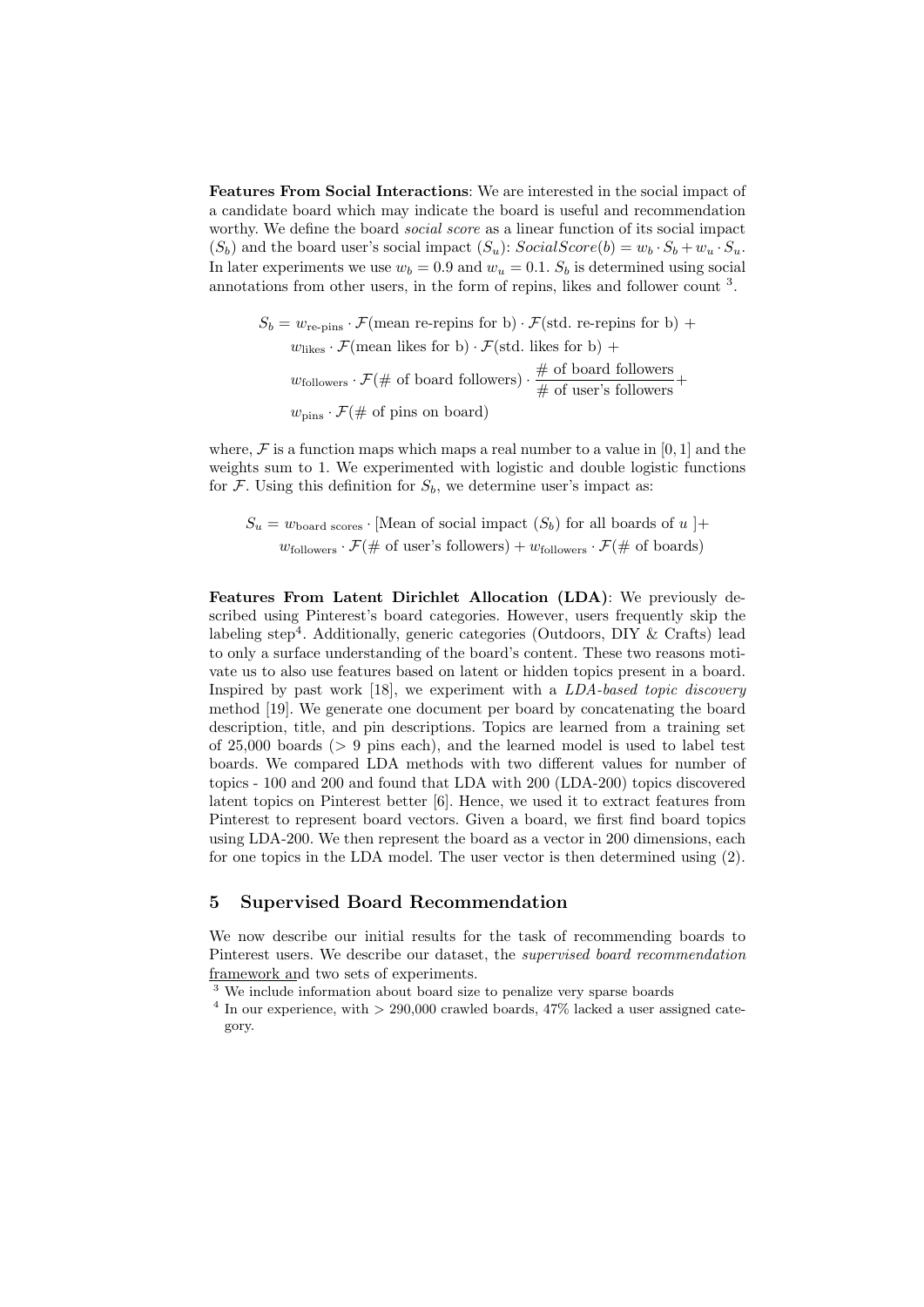### 5.1 Data

For our analysis, we started with a sample of 4032 users and sampled 18, 998 of their boards. We then extracted features from these boards, using the four methods we described in Section 4, and built the corresponding board vectors. While using LDA-200 to discover topical features, we found that we could determine vectors for only 14, 543 (or 72%) of the boards. We analyzed the remaining boards and found that they were either very sparse (61% of the rest had at most 5 pins) or too incoherent; in some cases, topics outside of the learned set were required (e.g., a WWE board). Note that given the output of the LDA inference step for a test board, we only retain *core topics*, i.e. topics whose probability is greater than a threshold (0.05). Hence, for our experiments we used a dataset consisting of 4032 users and 14, 543 boards.

#### 5.2 Supervised Board Recommendation

We now describe our board recommendation approach. Initially, we directly used the cosine similarity score to determine board-user similarity and recommend boards to users. However, this approach was not very effective, especially when combining different types of information (e.g., pin descriptions and LDA topics). Hence, we experimented with a supervised approach to board recommendation.

Generating Labeled Data: For scalability purposes, we automatically generated labeled data. We used a balanced data set with 50% positive and 50% negative recommendation examples. A second evaluation of a model trained on such data and used to produce recommendations judged *manually* will confirm the quality of the automatically derived labeled set. To obtain the labeled data, we first generate a set of similarity scores for each available (board, user) pair. Each corresponds to a class of basic features (e.g., LDA topics,etc.). We then select top−k and bottom-k board-user pairs for each type of similarity score as positive and respectively negative examples. For each example in the final set, the attributes are represented by the similarity types (and their values by the similarity scores). Given a specific k, we generate a labeled dataset with  $2k \times 4 = 8k$ labeled instances. For the experiments below, we set  $k = 1000$  to generate a balanced set of 8000 recommendation examples.

Learning Recommendation Models: We employ the labeled data for learning recommendation models. We experimented with an SVM-based regression model; given a test example, the model will assign a score indicating a potentially good recommendation (if close to 1) or a bad recommendation (if close to 0). Potential board suggestions can be ranked according to the predicted score. For one of our evaluations we also used SVM-based classification to make a binary decision about a board being a good or bad suggestion for a user.

#### 5.3 Experiments

We evaluate the value of the various feature classes (and their combinations) for board recommendation. In addition to methods testing the 4 feature classes in Section 4, we evaluated 2 other methods combining feature classes. The first, (non-soc), combines features based on board categories, pin descriptions and LDA topics, while the second (all) assesses the added impact of social features.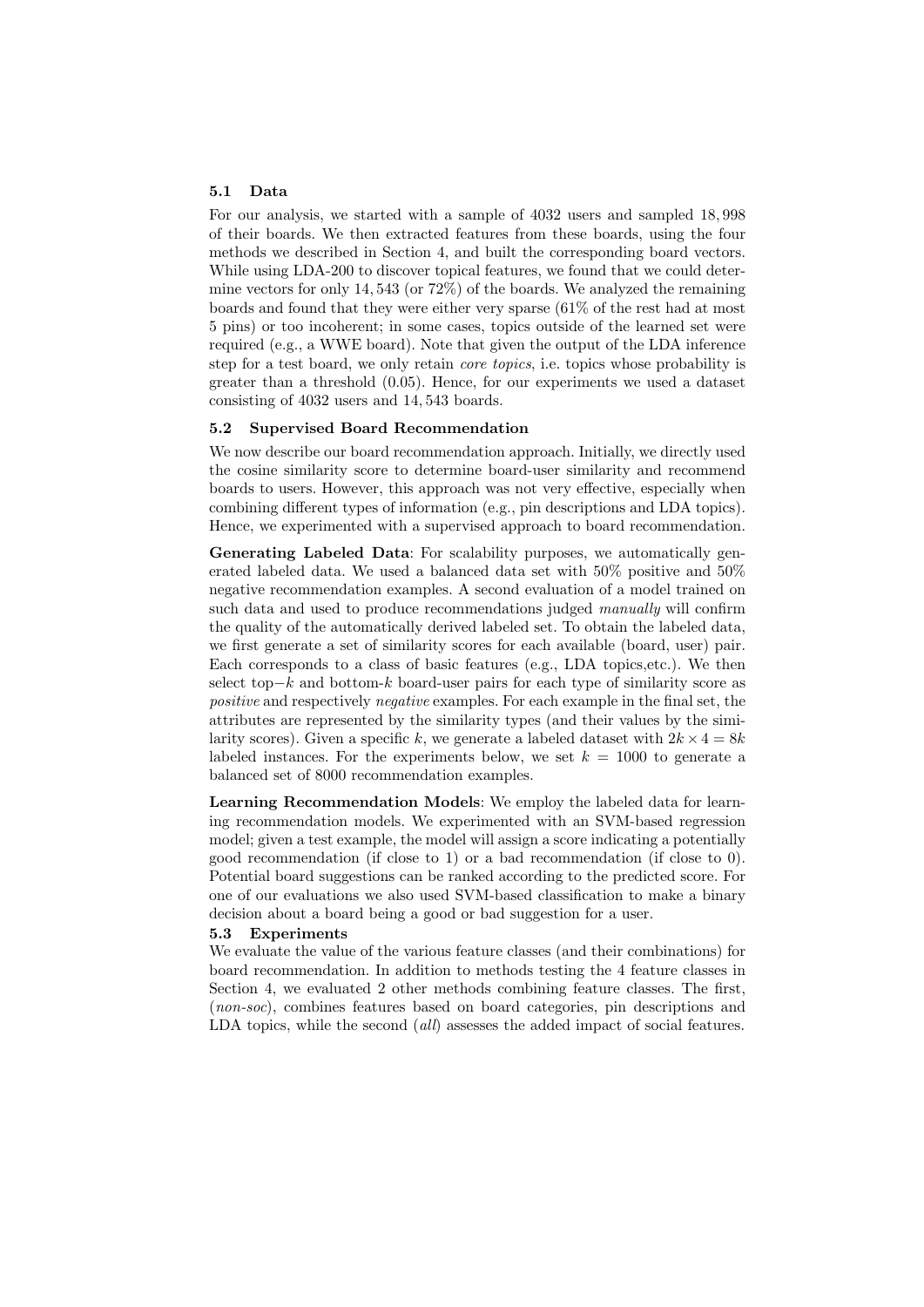Table 1. Results: Feature classes' contributions to board recommendation quality. Combining feature classes and including social signals improves performance.

| Method                    | F1                                   | <b>AUC</b>                 | UIM                                                                                 | Compare |
|---------------------------|--------------------------------------|----------------------------|-------------------------------------------------------------------------------------|---------|
| Board category (cat)      | $0.60(0\%, 1.00)$                    | $0.69(0\%, 1.00)$          | $0.33(0\%, 1.00)$                                                                   | cat     |
| Pin description (pin)     | $\mid 0.70 \ (17\%, \ 0.00) \rangle$ | $0.70$ $(1\%, 0.05)$       | $0.13$ ( $-61\%$ , $0.00$ )                                                         | cat     |
| Social metrics (soc)      | $0.73(22\%, 0.00)$                   | $0.66$ ( $-4\%$ , $0.00$ ) | $0.12$ ( $-64\%$ , $0.00$ )                                                         | cat     |
| $LDA-200$ topics $(lda)$  |                                      |                            | $\mid 0.76 \ (27\%, \ 0.00) \mid 0.78 \ (13\%, \ 0.00) \mid 0.16 \ (-52\%, \ 0.00)$ | cat     |
| Non-social features       |                                      |                            |                                                                                     |         |
| $non-soc: pin + cat +lda$ | $0.83$ (9\%, 0.00)                   | $0.84$ $(8\%, 0.00)$       | $0.22$ $(38\%, 0.00)$                                                               | lda     |
| All features              |                                      |                            |                                                                                     |         |
| all: non-soc+ soc         |                                      |                            | $(0.87 (5\%, 0.00)   0.88 (5\%, 0.00)   0.21 (-5\%, 0.09)$                          | non-soc |

We perform two types of experiments: (i) an evaluation using the automatically constructed 8000-example dataset and (ii) a second evaluation in which learned recommendation models are used to recommend boards for a small set of test users. The suggested boards are manually labeled and the various models are compared on this data.

Models: We compare 6 recommendation models. The first 4 models correspond to the 4 basic feature classes. For each such class, the resulting similarity score is used as a final aggregate feature by the model (e.g., lda only uses the similarity score based on LDA topics as basic features, etc.). Additionally, a mixed nonsocial model *non-soc* uses three similarity scores based on the pin descriptions, user-assigned categories and, respectively, latent topics. Finally, a full model all uses all 4 similarity scores. SVM classification is used in the first evaluation and SVM regression in the second.

Evaluation: Automatically Derived Gold Standard We start with an intrinsic evaluation using the automatically constructed balanced gold standard. We use SVM classification and the standard metrics  $F_1$  and  $AUC$ . We also define another metric called User Interest Match (UIM) score which measures the match between a board labeled as relevant and the set of explicit user interests for u:

$$
\text{UIM} = \frac{1}{|B_u^r|} \sum_{b \in B_u^r} \%
$$
 of boards with category  $\mathcal{C}(b)$  in the account of user  $u$ 

where,  $B_u^r$  is the set of boards recommended to a user u. Higher UIM values correspond to recommended boards from categories of particular interest to the target user. We used Student's t-test to determine stat. significance for reported improvements.

Table 1 summarizes our results. In addition to assessing each method separately, we compare it with another relevant method (indicated in last column). Single feature class methods are compared against the cat baseline, non-soc against the best single class method (*lda*) and the final *all* method against *non-soc*. The first value in the parenthesis is the  $\%$  improvement w.r. to the reference method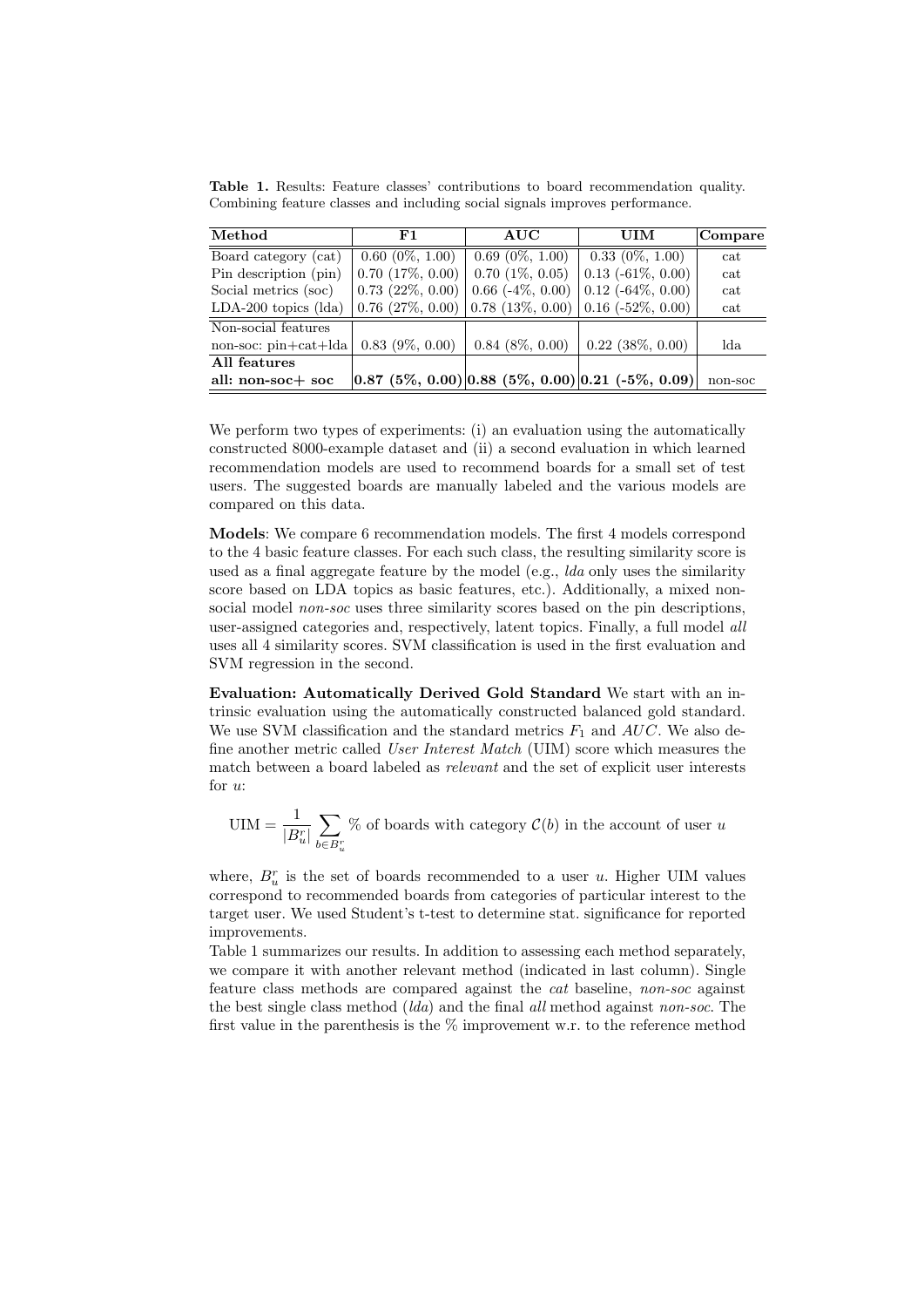Table 2. Results: Board recommendation evaluation with human judgments. Combining feature classes leads to better recommendations.

| Method                        |      | Precision@5 Precision@10 NDCG@5 NDCG@10 |      |      |
|-------------------------------|------|-----------------------------------------|------|------|
| Board category (cat)          | 0.68 | 0.56                                    | 0.89 | 0.86 |
| Pin description (pin)         | 0.62 | 0.60                                    | 0.92 | 0.90 |
| Social metrics (soc)          | 0.37 | 0.40                                    | 0.77 | 0.66 |
| LDA-200 topics $(\text{lda})$ | 0.78 | 0.72                                    | 0.94 | 0.92 |
| Non-social (non-soc)          | 0.90 | 0.81                                    | 0.98 | 0.97 |
| All features (all)            | 0.90 | 0.82                                    | 0.97 | 0.96 |

and the second value is the p-value from t-test. We find that: (i) lda performs best among single feature class methods; (ii) combining feature classes leads to better performance than using single feature types; and (iii) social interaction information improves recommendation results.

Evaluation: Human judgments In a second experiment, we evaluate the recommendation models learned on automatically generated training data using manual judgments. We set aside a subset of our labeled dataset for testing purposes. We learned 6 SVM regression models on a balanced subset of the remaining data and then used them to make board recommendations for 12 users in the test set. Specifically, we retained the top−10 recommendations for each of the 12 users. 2 annotators independently labeled them as relevant or not relevant (with 70.5% agreement). After resolving disagreements, we used the manual judgments to evaluate the 6 models using precision  $(\%$  of good recommendations) and the normalized discounted cumulative gain (NDCG), which takes into account the rank of the recommendation as well. Table 2 summarizes the results for the 6 models using top−5 and top−10 recommended boards.

Based the results in Table 2 and the human judgments, we find that: (i) Board category labels are helpful when accurate, but if absent or wrong they can hurt the similarity score relying on this feature. The latent topics discovered by LDA lead to better performance. (ii) Not surprisingly, using social signals by themselves leads to poor performance, as they do not contribute any topical relevance information. A user who liked a popular Wedding board may not like a popular Technology board. (iii) Methods which combine features perform best - the impact of social features was muted in this smaller-scope evaluation leading to small differences between the two.

### 6 Conclusion

This paper investigates content-based recommendation of Pinterest boards, with a focus on 4 classes of features user for board representation. Our initial experimental results show that latent topics discovered by LDA correspond to the most valuable single feature class, but combining different feature classes leads to best overall results. Our current work focuses on better ways of incorporating direct and indirect social network information in the recommendation model.